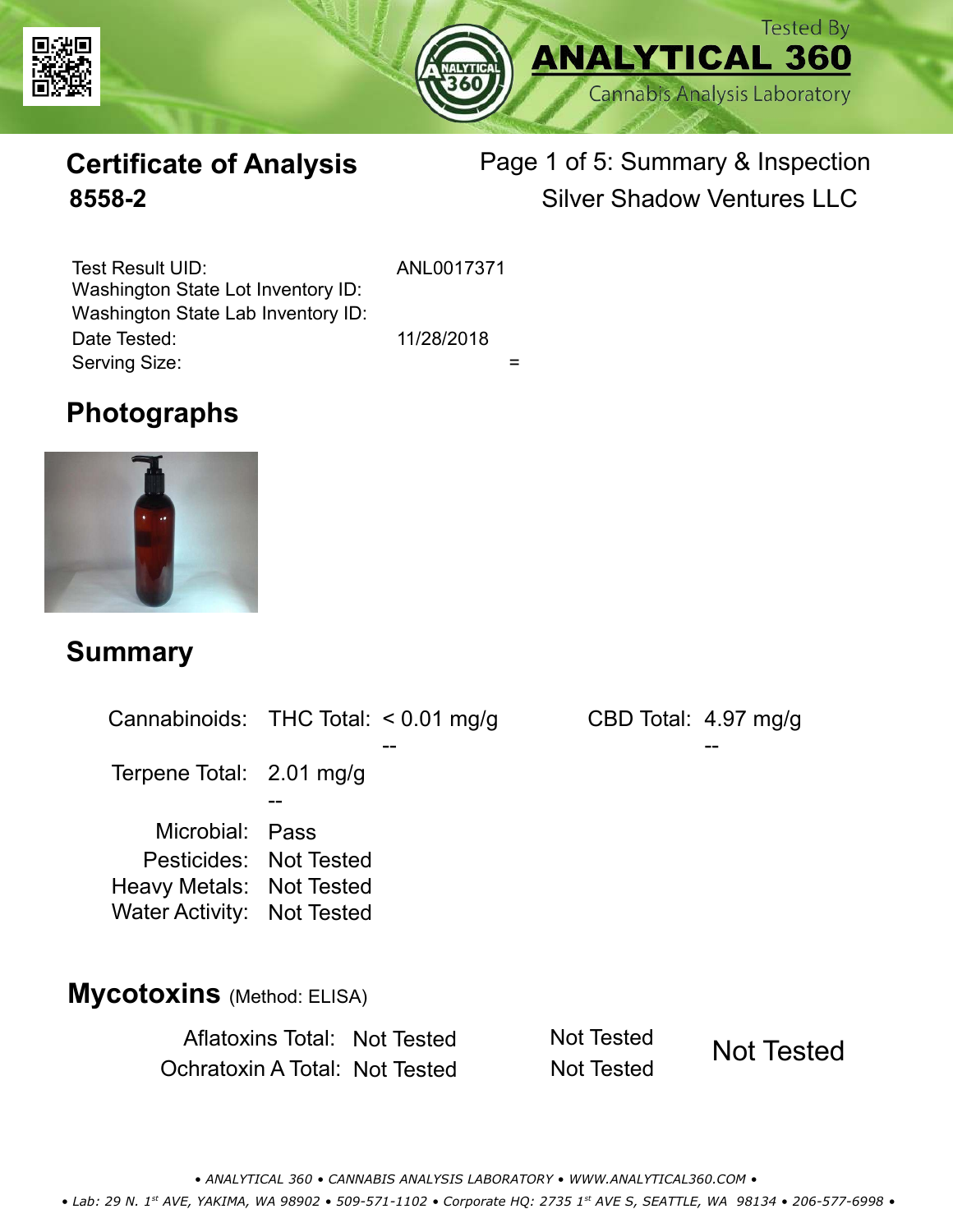



# **Certificate of Analysis** Page 2 of 5: Summary & Inspection **8558-2** Silver Shadow Ventures LLC

| Test Result UID:<br>Washington State Lot Inventory ID: | ANL0017371 |
|--------------------------------------------------------|------------|
| Washington State Lab Inventory ID:                     |            |
| Date Tested:                                           | 11/28/2018 |
| Serving Size:                                          |            |

#### **Potency Profile (Method: HPLC-DAD)**

|                                                                                                 | CBG-A                                                  | $< 0.01$ mg/g |                          |
|-------------------------------------------------------------------------------------------------|--------------------------------------------------------|---------------|--------------------------|
|                                                                                                 | <b>CBG</b>                                             | $< 0.01$ mg/g |                          |
|                                                                                                 | <b>CBG TOTAL</b><br>$(CBG-A * 0.878 + CBG)^1$          | $< 0.01$ mg/g | $\overline{\phantom{m}}$ |
|                                                                                                 | $\Delta$ 9-THC-A                                       | $< 0.01$ mg/g | $-$                      |
|                                                                                                 | $\Delta$ 9-THC                                         | $< 0.01$ mg/g | --                       |
|                                                                                                 | $\Delta$ 9-THCV                                        | $< 0.01$ mg/g | --                       |
|                                                                                                 | $\Delta$ 8-THC                                         | $< 0.01$ mg/g | --                       |
|                                                                                                 | <b>CBN</b>                                             | $< 0.01$ mg/g | --                       |
|                                                                                                 | <b>THC-TOTAL</b><br>(THC-A * 0.877 + THC) <sup>1</sup> | $< 0.01$ mg/g | --                       |
|                                                                                                 | CBD-A                                                  | $< 0.01$ mg/g | --                       |
|                                                                                                 | <b>CBD</b>                                             | 4.97 mg/g     | --                       |
|                                                                                                 | CBDV-A                                                 | $< 0.01$ mg/g |                          |
|                                                                                                 | <b>CBDV</b>                                            | $< 0.01$ mg/g | --                       |
|                                                                                                 | <b>CBD-TOTAL</b><br>$(CBD-A * 0.877 + CBD)^1$          | 4.97 mg/g     | $-$                      |
|                                                                                                 | <b>CBC</b>                                             | $< 0.01$ mg/g | ۰-                       |
| $(\Delta 9THC + 9-THCV + \Delta 8THC + CBN + CBD + CBDV + CBC + CBC)^2$                         | <b>ACTIVATED-TOTAL</b>                                 | 4.97 mg/g     |                          |
| <b>TOTAL DETECTED CANNABINOIDS</b><br>(CBDV TOTAL + THC TOTAL + CBD TOTAL + CBG TOTAL + D8THC + |                                                        | 4.97 mg/g     |                          |

(CBDV TOTAL + THC TOTA CBN + CBC + THCV)

1 - Cannabinoid totals are adjusted to account for the decarboxylation of the cannabinoid acids. The reported total is the amount of the activated cannabinoid that would be if all of the<br>carboxylic acid has been removed th

2 - Cannabinoids that have been activated through decarboxylation (curing/storage of flowers, or heating/cooking of edibles, tinctures, & concentrates)

*• ANALYTICAL 360 • CANNABIS ANALYSIS LABORATORY • WWW.ANALYTICAL360.COM •*

 *• Lab: 29 N. 1st AVE, YAKIMA, WA 98902 • 509-571-1102 • Corporate HQ: 2735 1st AVE S, SEATTLE, WA 98134 • 206-577-6998 •*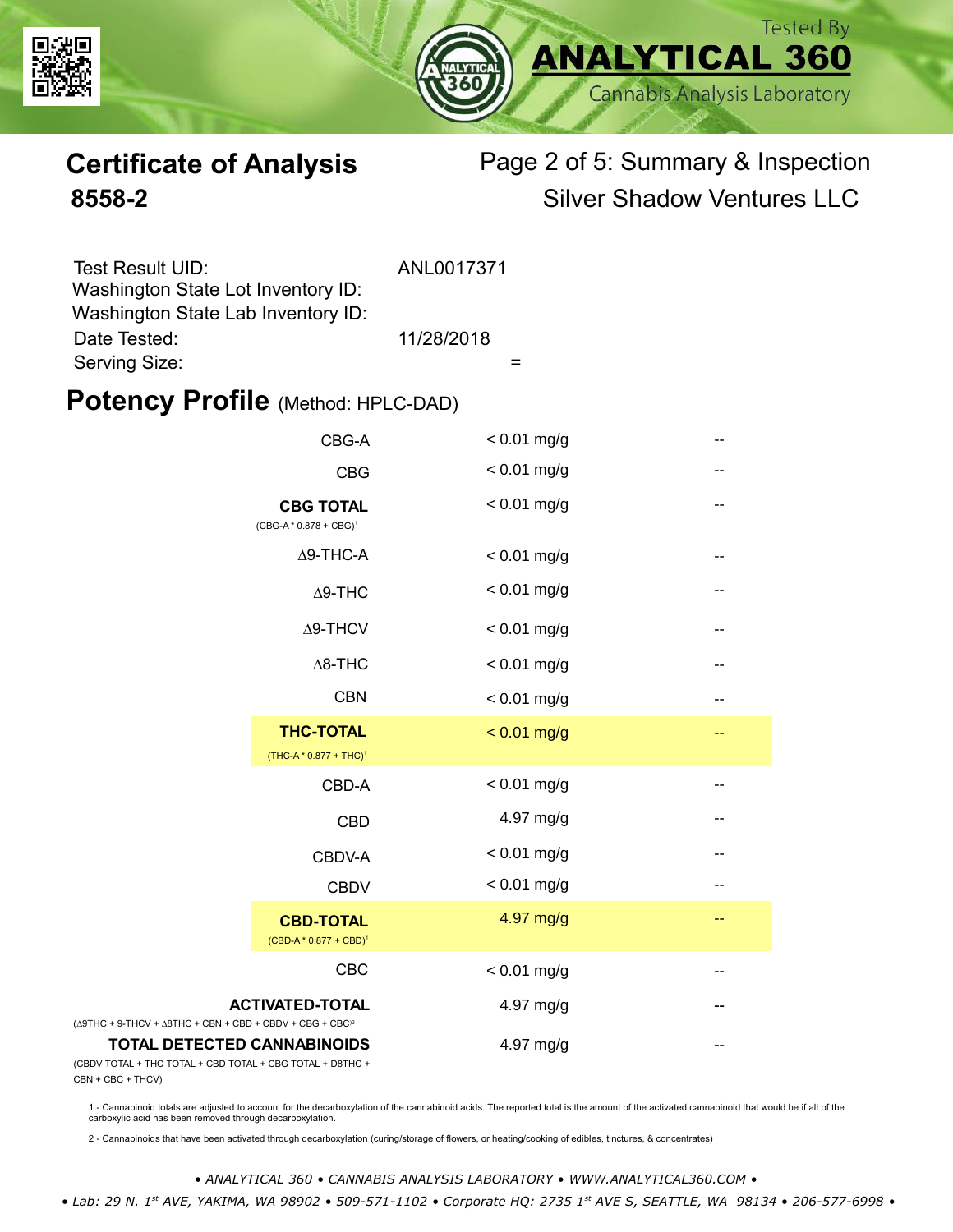



# **Certificate of Analysis** Page 3 of 5: Summary & Inspection **8558-2** Silver Shadow Ventures LLC

| Test Result UID:<br>Washington State Lot Inventory ID: | ANL0017371 |
|--------------------------------------------------------|------------|
| Washington State Lab Inventory ID:                     |            |
| Date Tested:                                           | 11/28/2018 |
| Serving Size:                                          |            |

### **Terpene Profile** (Method: HS-GC-FID)

| <b>Terpene Total</b> | $2.01$ mg/g   | --                       |
|----------------------|---------------|--------------------------|
|                      |               |                          |
| Humulene             | $< 0.01$ mg/g | $\overline{\phantom{m}}$ |
| Caryophyllene        | $0.03$ mg/g   | $\hspace{0.05cm}$        |
| Linalool             | $< 0.01$ mg/g | --                       |
| Terpinolene          | $< 0.01$ mg/g | --                       |
| Limonene             | 1.94 mg/g     | $\hspace{0.05cm}$        |
| Ocimene              | $< 0.01$ mg/g | --                       |
| Myrcene              | $0.04$ mg/g   | --                       |
| <b>Beta Pinene</b>   | $< 0.01$ mg/g | --                       |
| Alpha Pinene         | $< 0.01$ mg/g | --                       |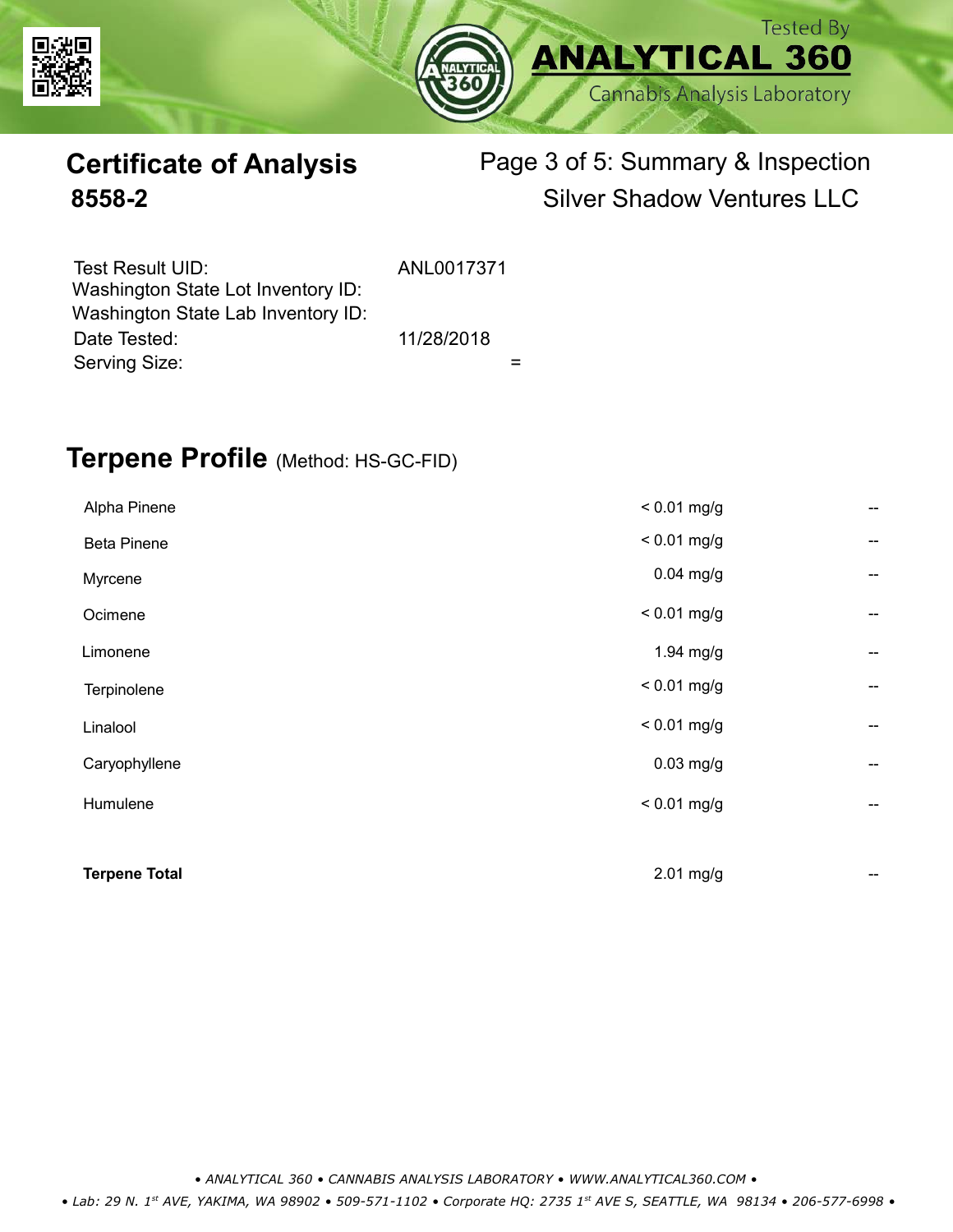



# **Certificate of Analysis** Page 4 of 5: Summary & Inspection **8558-2** Silver Shadow Ventures LLC

Serving Size:  $=$ Test Result UID: ANL0017371 Date Tested: 11/28/2018 Washington State Lot Inventory ID: Washington State Lab Inventory ID:

## **I-502 Microbial Analysis (Method: Plate Counting)**

| Pass | $<$ 20 CFU/g | Bile Tolerant Gram Negative Bacteria Count |
|------|--------------|--------------------------------------------|
| Pass |              | Salmonella spp.                            |
| Pass |              | Escherichia coli                           |
|      |              |                                            |

Washington State Criteria: Counts not to exceed: 10,000 Bile-tolerant Gram Negative Bacteria, and *E coli* and *Salmonella* not detected in one gram

#### **Non-Mandatory Microbial Analysis** (Method: Plate Counting)

| Total Aerobic Plate Count  | $<$ 20 CFU/g |
|----------------------------|--------------|
| Total Yeast and Mold Count | $<$ 20 CFU/g |
| Coliforms                  | $<$ 20 CFU/g |

TNTC = Too Numerous to Count

*• ANALYTICAL 360 • CANNABIS ANALYSIS LABORATORY • WWW.ANALYTICAL360.COM •*